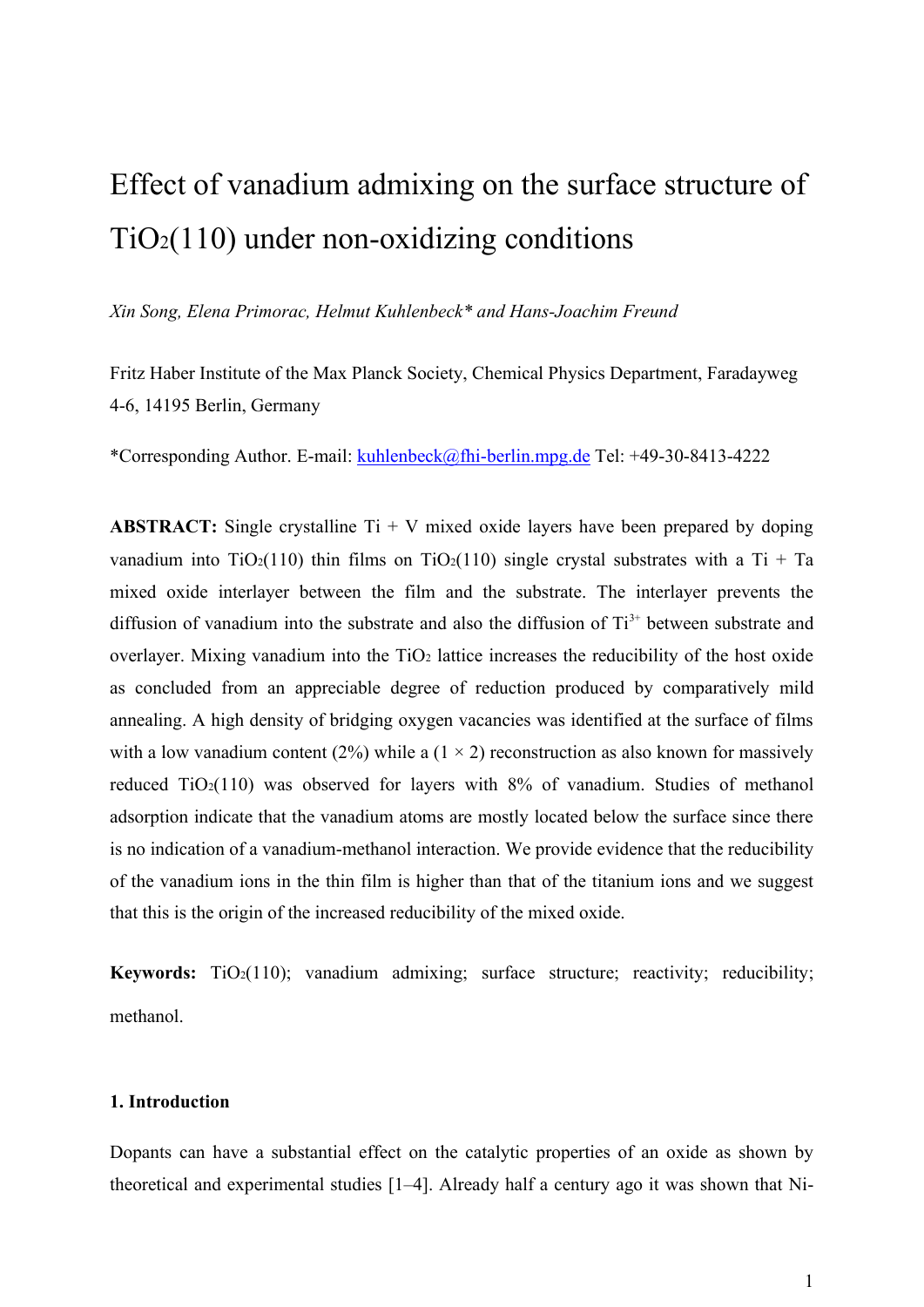doped MgO powder samples are more active for N<sub>2</sub>O decomposition than pure MgO [5]. Dopant atoms modify the properties of the atoms in the surrounding crystal volume. They may affect the crystal structure and may act as sources or sinks for electron charge which may strongly affect the catalytic properties [6–9]. Well-defined single crystalline models of reallife catalysts are well suited to study such effects at an atomic level due to the reduced complexity of such systems [4,10]. For instance, the activation of oxygen to a superoxo species by molybdenum atoms in CaO(001) was studied in detail with STM (scanning tunneling microscopy) and DFT (density functional theory) showing that a charge transfer involving the molybdenum atoms is responsible for this activation [8]. Dopants can also donate charge to deposited clusters, thereby changing their structure and probably also their catalytic properties as shown for the case of gold clusters on Mo doped CaO(100) [9]. The action of dopants is a rather general aspect of catalytic processes at surfaces and therefore an ongoing research activity in this field may be expected.

While  $TiO<sub>2</sub>$  single crystal surfaces are used mainly as supports in model catalyst studies  $[11-$ 14], the modification of  $TiO<sub>2</sub>$  by dopants with the aim to enhance its catalytic/photocatalytic properties has also been investigated  $[15-17]$ . TiO<sub>2</sub> powder with cationic alkaline metal dopants (Li, Na, K and Cs) was found to catalyze acetone oligomerization [18], and anion dopants such as N and F were shown to affect the photo-catalytic efficiency of  $TiO<sub>2</sub> [15,19]$ . Nitrogen atoms doped into rutile and anatase single crystals with ion implantation methods were reported to promote the formation of oxygen vacancies [19], while Cr-doping of  $TiO<sub>2</sub>(110)$  by calcination with  $Cr<sub>2</sub>O<sub>3</sub>$  powder was found to increase the rate of surface oxygen vacancy formation [20]. In this work, we focus on the influence of a vanadium admixture on the properties of rutile  $TiO<sub>2</sub>(110)$ . A problem for the preparation of a vanadium admixture into  $TiO<sub>2</sub>(110)$  is the high speed of vanadium diffusion in  $TiO<sub>2</sub>$  at elevated temperature (> 600 K), which leads to the loss of vanadium into the bulk of the  $TiO<sub>2</sub>$  single crystal if the vanadium admixture is prepared by vanadium deposition at the surface or admixture in nearsurface regions [21,22]. In order to circumvent the vanadium diffusion problem, we have developed a recipe for the preparation of  $TiO<sub>2</sub>(110)$  layers on  $TiO<sub>2</sub>(110)$  single crystal substrates with a  $Ta + Ti$  mixed oxide diffusion barrier between the film and the substrate as described in a recent publication [23]. The diffusion barrier does not just block the diffusion of  $Ti^{3+}$  ions as discussed in reference [23], but also the diffusion of vanadium ions [24].

## **2. Experimental methods**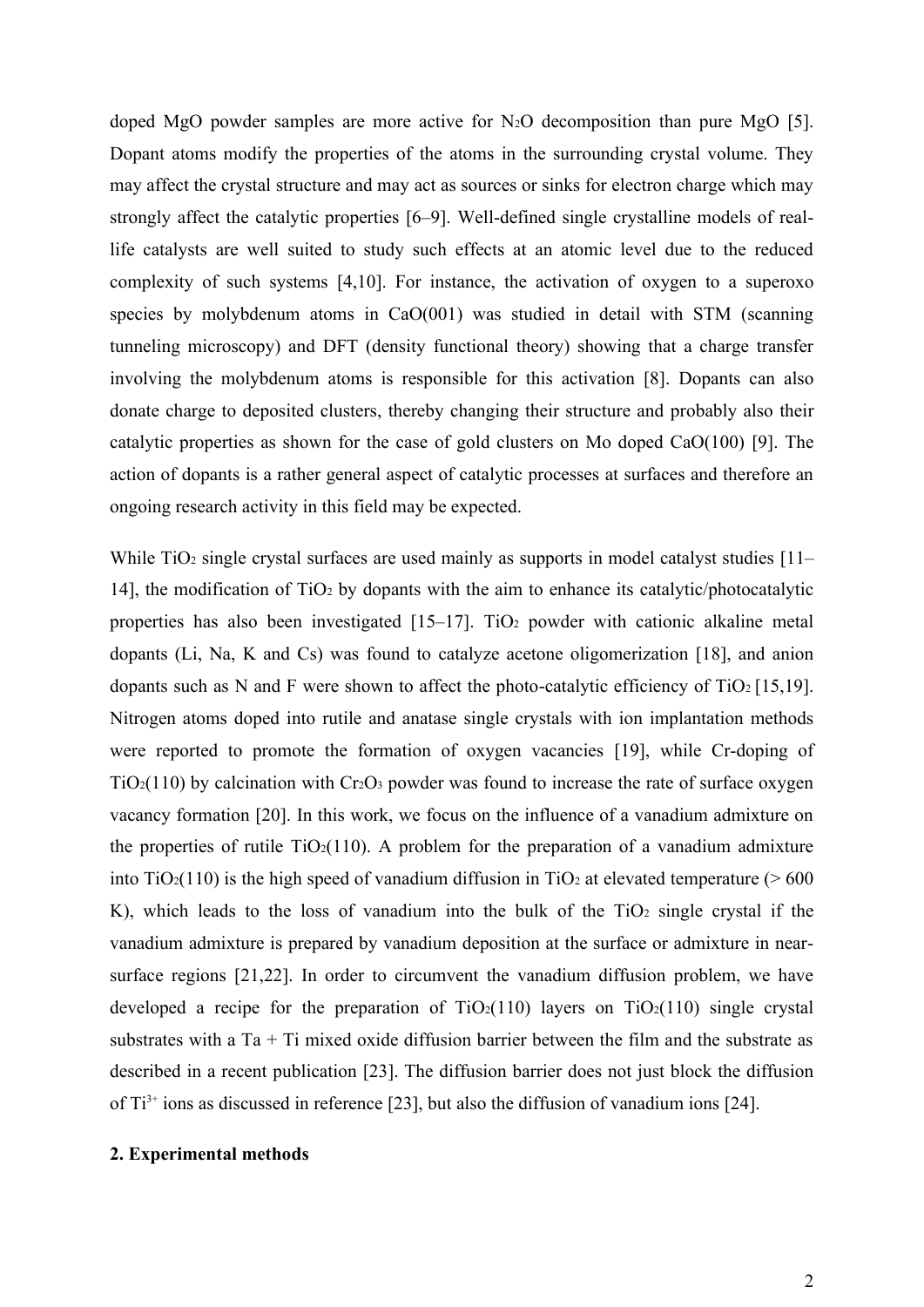The experiments were carried out with two different UHV systems. Both systems were equipped with ion guns for sample cleaning via  $Ar^+$  ion sputtering, LEED (low energy electron diffraction) systems to check the surface order, electron beam evaporators (manufactured by Focus GmbH, Germany) for the deposition of vanadium, titanium and tantalum, and quartz microbalances for the calibration of the metal deposition rates.

High-resolution XPS spectra were recorded with a system located at the UE52-PGM-PES beamline of the BESSY II electron storage ring. The V 2p and Ti 2p XPS (X-ray photoelectron spectroscopy) data were recorded with a R4000 hemispherical electron energy analyzer (manufactured by VG-Scienta) employing photons with an energy of 630 eV. At a photon energy of 630 eV the surface sensitivity of V 2p and Ti 2p spectra is rather high [the electron IMFP (Inelastic mean free path) in  $TiO<sub>2</sub>$  is in the range of 5-6 Å according to the QUASES-IMFP program (downloadable from http://www.quases.com)]. Part of the spectra were recorded with an electron exit angle of 80° with respect to the surface normal which leads to an even higher surface sensitivity. The energy scale was calibrated by positioning the Au  $4f_{7/2}$  level in a spectrum of a gold sheet at its literature value of 84 eV [25].

TPD (temperature programmed desorption) and STM (scanning tunneling microscopy) data were recorded in another UHV system which was additionally equipped with an EA125 electron energy analyzer (Omicron) for XPS. The room-temperature STM system was also manufactured by Omicron (model: STM1). STM images were measured with a bias voltage of 2.0 V and a tunneling current of 0.1 nA. The WSxM software was used to process the images [26]. The quadrupole mass spectrometer (Thermo Systems) used for TPD was mounted in a differentially pumped housing with a small (4 mm diameter) entrance opening (Feulner cup) [27]. During TPD measurements, the sample was positioned directly in front of this opening which significantly decreases the probability that gas molecules desorbing from the sample holder reach the mass spectrometer. TPD spectra with methanol as the probe molecule were recorded to test the reactivity of the mixed oxide. In these experiments 50 langmuirs (1 langmuir =  $1 \times 10^{-6}$  Torr $\cdot$ s) of methanol were dosed at room temperature and the spectra were recorded with a constant heating rate of  $0.5 \text{ Ks}^{-1}$ . Contributions of methanol to the spectra of masses 15 (methane), 18 (water) and 30 (formaldehyde) were subtracted prior to plotting according to  $I_{plotted}^{compound} = I_{raw}^{compound} - C^{compound} I_{raw}^{methanol, mass 31}$ , with the factor  $C^{compound}$  being calculated from the mass fragmentation pattern of methanol and sensitivity factors published by the manufacturer of the mass spectrometer, and *I* denoting intensities.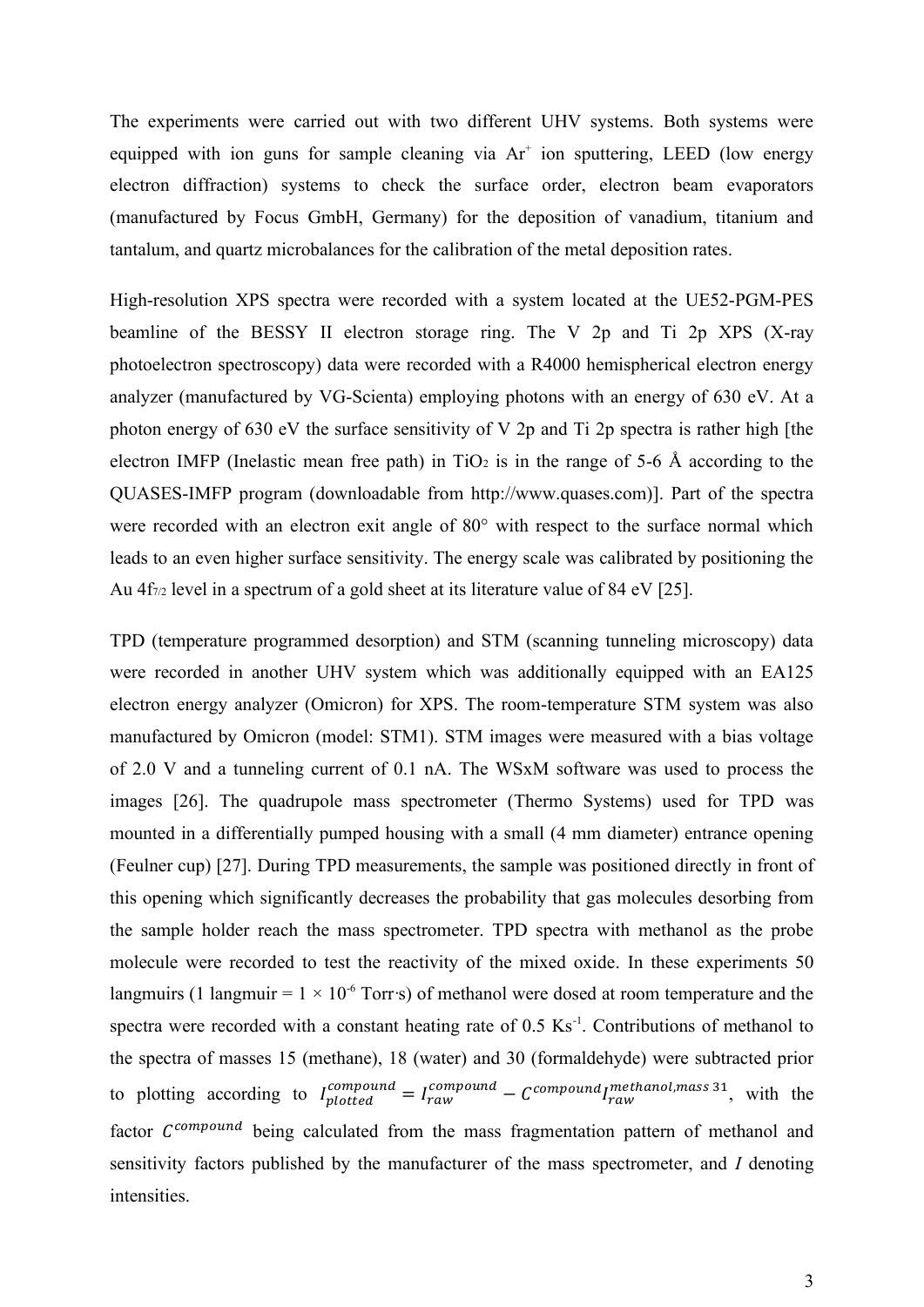The  $TiO<sub>2</sub>(110)$  single crystal substrates were prepared by sputtering and annealing cycles consisting of sputtering with  $Ar^+$  ions (1 keV, 5  $\mu$ A) for 30 min at room temperature followed by annealing at 970 K in vacuum. These cycles were repeated until LEED images exhibited sharp spots with a low background intensity and XPS spectra did not show recognizable peaks other than those of TiO2. After the initial preparation, the crystals had a light blue color which grew darker in the course of the experiments due to the annealing cycles required in further preparation steps. We note that this did not have a significant influence on the quality of the layers due to the presence of the  $Ti + Ta$  diffusion blocking barrier.

After substrate preparation, the Ti + Ta blocking layer (Ti<sub>0.8</sub>Ta<sub>0.2</sub>O<sub>2</sub>, 30 Å thick) was prepared by co-deposition of Ta and Ti in an oxygen ambient atmosphere  $(1\times10^{-6}$  mbar) at a sample temperature of 800 K, following a recipe recently developed in our research group [23]. Subsequently, a  $TiO<sub>2</sub>(110)$  film (100 Å thick) was grown on the blocking layer by deposition of Ti under the same conditions as those employed for the preparation of the blocking layer. Vanadium was added to the  $TiO<sub>2</sub>(110)$  layer either by vanadium co-deposition during the growth of the TiO<sub>2</sub>(110) layer or by deposition of vanadium onto the TiO<sub>2</sub>(110) in O<sub>2</sub>. The final step was to anneal the sample in ultrahigh vacuum  $(2\times10^{-10}$  mbar) at 800 K for 10 min. Both ways of vanadium doping lead to essentially identical  $Ti + V$  mixed oxide layers since during annealing in vacuum vanadium dilutes into the layer due to its high diffusion speed at 800 K. The vanadium admixture concentrations *C* given in this publication are ratios of crosssection weighted intensities calculated from XPS spectra:  $C = I_{V2p}/(I_{V2p} + I_{Ti2p})$ .

## **3. Results and discussions**

#### **3.1 Surface structure of TiO2(110) mixed with vanadium**

The surface structure of the mixed oxide layers was studied with STM and LEED. Fig. 1 shows STM images of a  $TiO<sub>2</sub>(110)$  thin film without, with 2% and with 8% of vanadium. Flat terraces with sizes of tens of nm are found on the  $(1 \times 1)$  surface of the pure TiO<sub>2</sub> thin film after annealing in vacuum at 800 K for 10 min. When 2% of vanadium is introduced, rod-like structures along [0 0 1] (2 nm to 20 nm long) appear on the flat terraces. Apart from these structures, the surface has the typical  $(1 \times 1)$  TiO<sub>2</sub>(110) structure as shown in the inset in Fig. 1(b) in which a square and a circle mark two different bright spots on the dark O rods. Protrusions of the type marked by a square are usually assigned to bridging oxygen vacancies (BOVs) [28]. The density of such structures is about 15% per unit cell, higher than the 7% found for the TiO<sub>2</sub>(110) thin film surface after annealing in vacuum at 800 K for 10 min [23].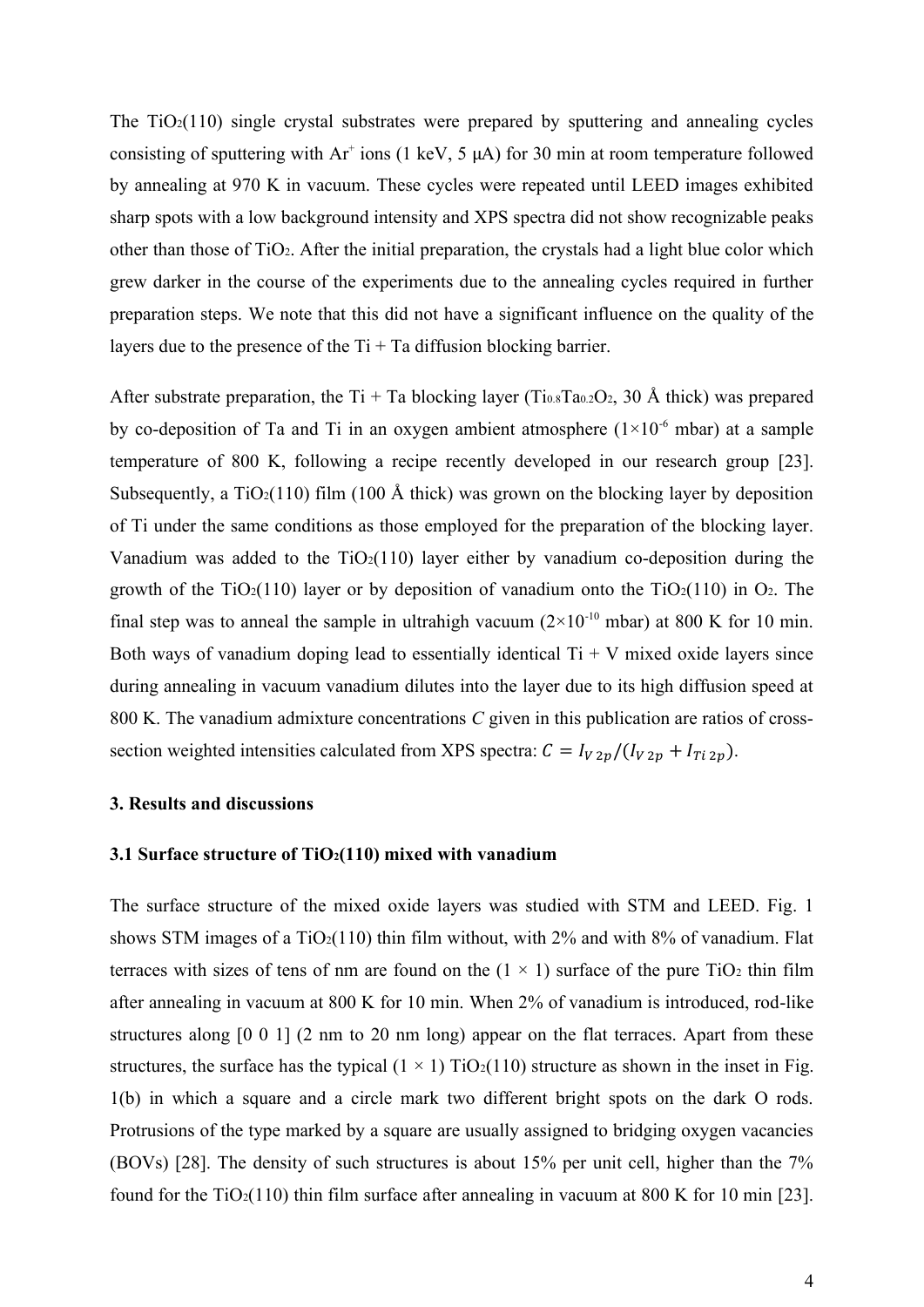The bright spot marked by a circle is attributed to a hydroxyl group resulting from the dissociation of water (from the residual gas atmosphere) at the surface. The rod-like structures centered above the bright Ti rods are about 1.2 nm wide and 0.3 nm high, which is identical to what has been reported for the "Ti<sub>2</sub>O<sub>3</sub> rods" at  $(1 \times 2)$  reconstructed surfaces of strongly reduced  $TiO<sub>2</sub>(110)$  [29].



**Fig.** 1. (a) STM image of a  $TiO<sub>2</sub>(110)$  thin film without vanadium. (b) STM image of a TiO<sub>2</sub>(110) thin film with 2% of vanadium. The inset (8 nm  $\times$  8 nm) shows the atomically resolved  $(1 \times 1)$  surface with an oxygen vacancy marked by a square and a hydroxyl group by a circle. (c) STM image of a TiO<sub>2</sub>(110) thin film with 8% of vanadium. The inset (12 nm  $\times$  12 nm, somewhat distorted due to thermal drift) shows an excerpt of the image. (d) LEED pattern of the sample whose STM image is shown in panel (c). Red arrows mark the spots of the  $(1 \times$ 2) superstructure. All layers were annealed in vacuo for 10 min at 800 K prior to recording the STM images.

When more vanadium  $(8\%)$  is introduced into the TiO<sub>2</sub> thin film, more and longer rods along [0 0 1] show up together with cross-links along  $[1\overline{1}0]$  as shown in Fig. 1(c). The smallest distance between two neighboring rods is about 1.3 nm, which is twice the  $(1 \times 1)$  lattice parameter (0.65 nm) along  $[1\overline{1}0]$ . This periodicity is reflected in the LEED pattern in Fig. 1(d) by  $(1 \times 2)$  type superstructure spots. Distances larger than 1.3 nm between two neighboring rods are responsible for the diffuse intensity bridges between the regular  $TiO<sub>2</sub>(110)$  spots along [110]. The uniform appearance of the rods [see inset in Fig. 1(c)] is a vague indication that they contain just one type of metal ions, either vanadium or titanium.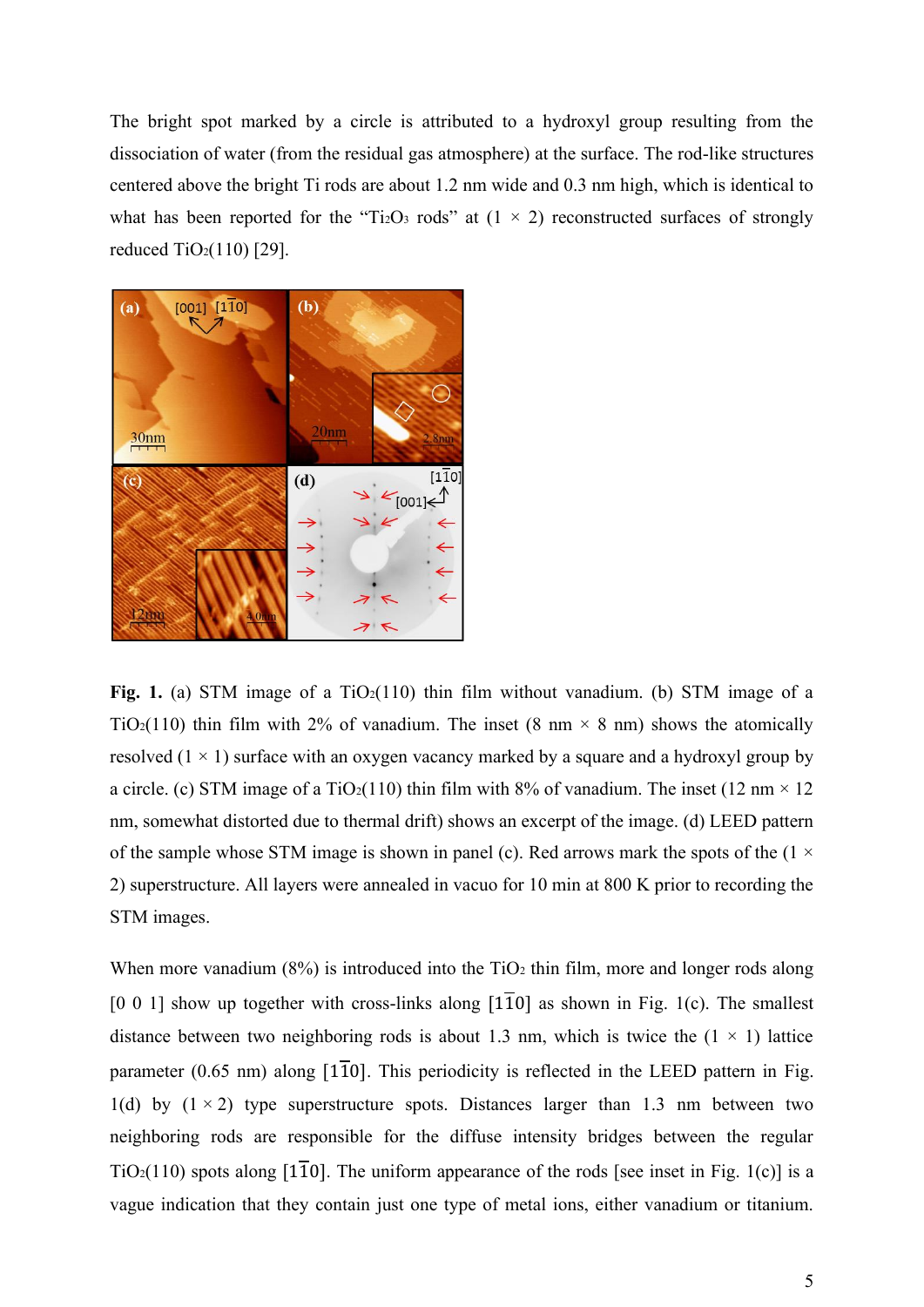The STM images shown here are very similar to STM images of heavily reduced  $(1 \times 2)$ reconstructed  $TiO<sub>2</sub>(110)$  surfaces [29–31], which is a good indication that the rods seen in the STM images in Fig. 1 just contain titanium.

The  $(1 \times 2)$  reconstruction of regular TiO<sub>2</sub>(110) (without vanadium) results from a strong reduction of the sample. It may be prepared by high temperature annealing in vacuo at temperatures in the range of 1300 K  $[29-31]$ . In our case of TiO<sub>2</sub>(110) with dissolved vanadium, mild annealing at 800 K for 10 min was sufficient to prepare this reconstruction while it did not form on the surface of the vanadium free  $TiO<sub>2</sub>(110)$  after the same annealing treatment (see Fig. 1). Apparently the  $(1 \times 2)$  reconstruction of the Ti + V mixed oxide layer surface is a consequence of the vanadium admixture to the  $TiO<sub>2</sub>(110)$  thin film.

#### **3.2 Origin of the increased reducibility**

Fig. 2 displays Ti 2p and V 2p core level XPS spectra of  $TiO<sub>2</sub>(110)$  with admixed vanadium. Spectra of an oxidized surface (annealed in  $2\times10^{-6}$  mbar O<sub>2</sub> at 850 K for 1 min) are compared to spectra of a reduced surface (annealed in vacuo at 850 K for 5 min). At a photon energy of 630 eV the information depth of V 2p and Ti 2p spectra is 5-6 Å for 0° detection angle and only  $\sim$ 2 Å for a detection angle of 80 $\degree$  which means that in the latter case the spectra are strongly dominated by electrons from the topmost surface layer whereas electrons from deeper layers contribute more in the spectra recorded at 0°. Annealing in oxygen led to band bending which shifted all levels by 0.5 eV to lower binding energy. Therefore the energy scales in the graphs showing spectra of oxidized surfaces were shifted such that the Ti 2p binding energies were 459.0 eV like in the spectra of reduced surfaces.

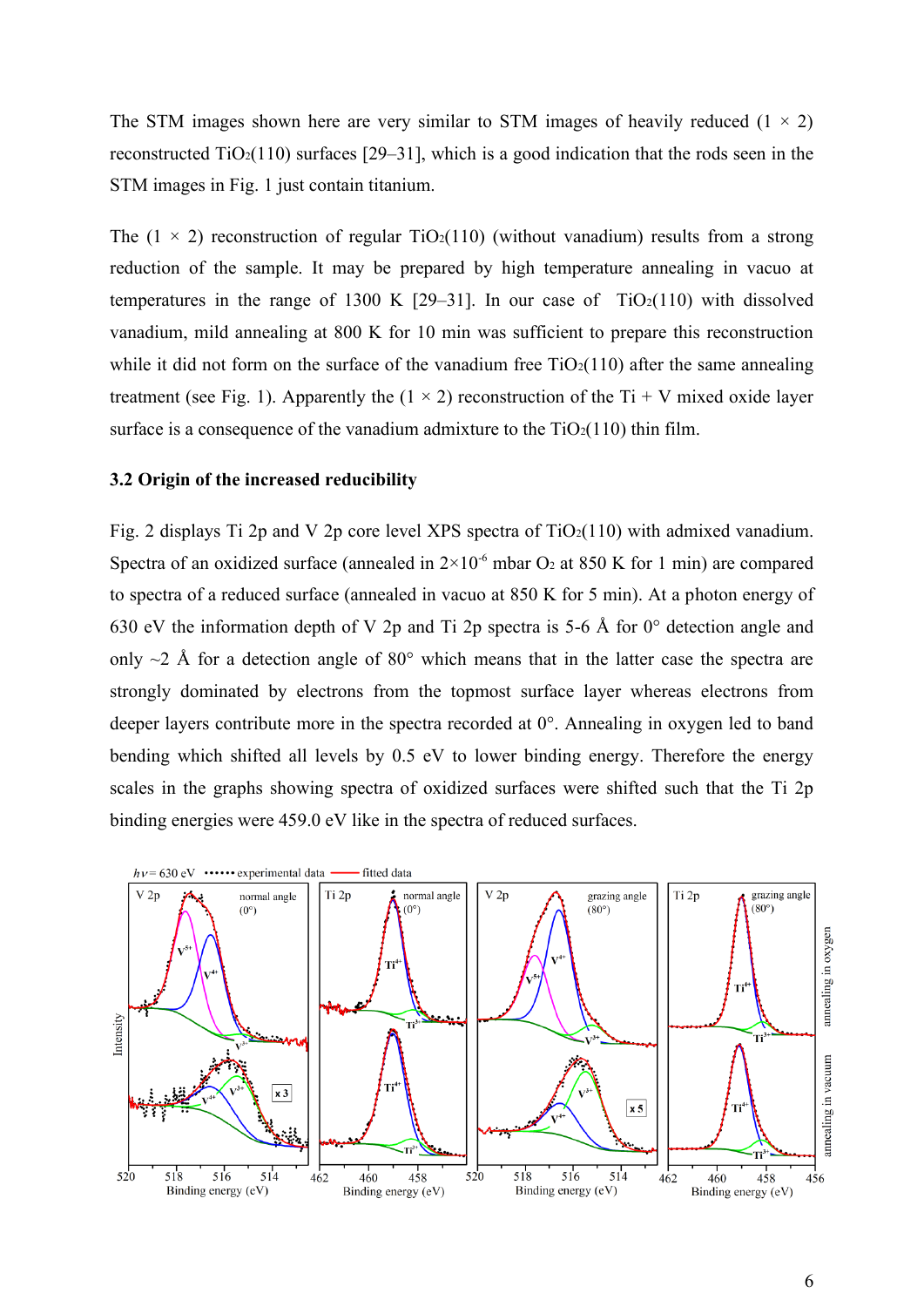**Fig. 2.** V 2p and Ti 2p core level XPS spectra of a  $TiO_2(110)$  layer with admixed vanadium (concentrations are listed in Table 1). The spectra at the top were recorded after annealing the layer in  $2\times10^{-6}$  mbar of O<sub>2</sub> at 850 K for 1 min; the ones at the bottom were recorded after annealing in vacuum at 850 K for 5 min. The photon energy was 630 eV for all spectra. Electron detection angles of 0° and 80° with respect to the surface normal were employed. All spectra were fitted by two or three Gaussian-Lorentzian functions with a Shirley-type background subtracted before fitting. The count rates in the V 2p spectra of the reduced surfaces were multiplied by factors of 3 and 5, respectively, in order to compensate for the low emission intensities.

**Table 1.** Relative concentrations of vanadium and titanium ions with different oxidation states as obtained from the spectra shown in Fig. 2. The binding energies listed in this table result from peak fitting of the spectra.

| oxidation state        |                         | $V^{5+}$ | $V^{4+}$ | $V^{3+}$ |    | $\mathbf{T}$ i <sup>4+</sup> | $Ti^{3+}$ |    |
|------------------------|-------------------------|----------|----------|----------|----|------------------------------|-----------|----|
| binding energy (eV)    |                         | 517.6    | 516.5    | 515.3    |    | 459.0                        | 458.2     |    |
| annealing<br>in $O2$   | $\%V(80^{\circ})$       | 22       | 40       |          | 67 | 30                           |           | 33 |
|                        | %V $(0^{\circ})$        | 33       | 30       |          | 65 | 32                           |           | 35 |
| annealing<br>in vacuum | $\%V(80^{\circ})$       |          |          |          | 12 |                              |           | 88 |
|                        | $(0^{\circ})$<br>$\%$ V |          |          | 15       | 23 | 68                           |           | 77 |

The Ti 2p and V 2p peaks were fitted by two or three mixed Gaussian-Lorentzian functions. Binding energies close to the literature values were obtained from the fits for Ti  $(Ti^{4+}, Ti^{3+})$ and V  $(V^{5+}, V^{4+}$  and  $V^{3+}$ ) [32–35]. Results are listed in Table 1. The numbers show that the concentration of vanadium at the oxidized surface (65%, 0°) is much higher than at the reduced surface (23%, 0°), and that in the case of the reduced surface, the concentration of vanadium at the surface is lower than below it as concluded from the concentrations obtained for different detection angles (23% for  $0^{\circ}$  vs 12% for 80°). This means that the vanadium tends to agglomerate at the surface in case of annealing in oxygen while reduction by annealing in vacuum leads to a situation where the vanadium ions avoid the surface. The overall vanadium concentration was less in the layers whose surface STM images are shown in Fig. 1, which is probably the reason why the images do not exhibit any clear indication of the presence of vanadium atoms at the surface at all.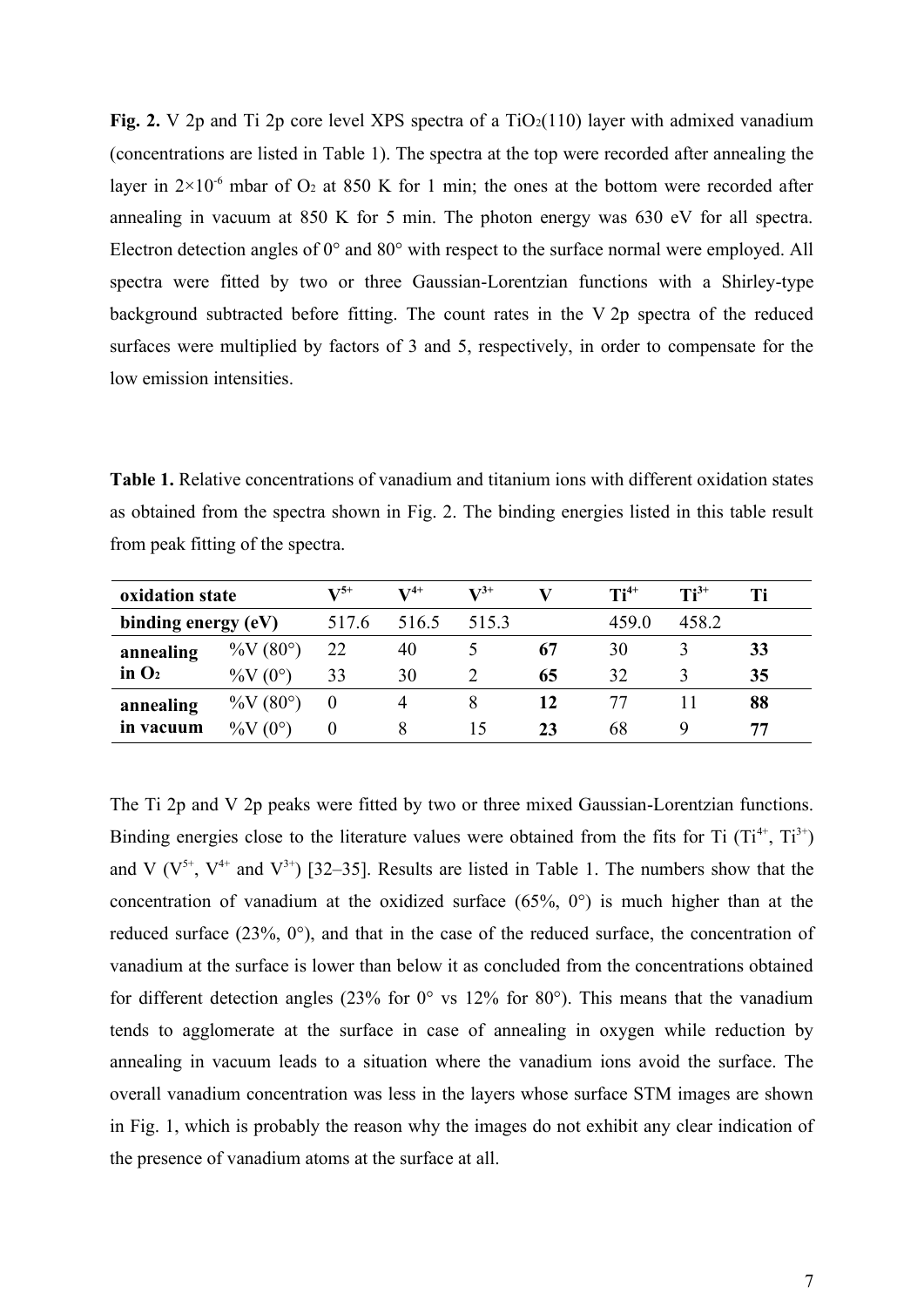Most of the vanadium atoms have a  $V^{4+}$  or  $V^{5+}$  oxidation state after annealing in oxygen while there is no  $V^{5+}$  in the reduced oxide. The concentration ratio  $[V^{3+}]/[V^{4+}]$  for the reduced oxide is  $\sim$ 2 for both detection angles. The corresponding concentration ratio for the titanium ions  $(\text{Tr}^{3+}]/\text{Tr}^{4+}$ ) is 0.13-0.14 which shows that reduction affects the vanadium ions much more than the titanium ions. Table 1 shows that the  $Ti^{3+}$  and  $V^{3+}$  concentrations in the reduced layer are not too different (some percent difference should be not be taken too serious since the error margin for the  $Ti^{3+}$  concentrations is surely significant since the  $Ti^{3+}$  peaks are just weak shoulders in the Ti 2p structures in Fig. 2) which indicates that the reduction may occur via the following reaction:

$$
Ti^{4+} + V^{4+} + O^{2-} \rightarrow Ti^{3+} + V^{3+} + \frac{1}{2}O_{2(g)}
$$
 Equation (1)

as opposed to the mechanism for a layer without vanadium:

$$
2Ti^{4+} + O^{2-} \to 2Ti^{3+} + \frac{1}{2}O_{2(g)}
$$
 Equation (2)

The reduction according to equation (1) would produce  $Ti^{3+}$  and  $V^{3+}$  in equal amounts, in rough agreement with the numbers listed in Table 1. We note that the Ti 2p spectra of the reduced mixed oxide layer in Fig. 2 are similar to spectra measured for a regular  $TiO<sub>2</sub>(110)$  (1  $\times$  2) surface [12,32,36], consistent with similar degrees of reduction.

The fourth atomic ionization energies are 46.71 eV for vanadium ( $V^{3+} \rightarrow V^{4+}$ ) and 43.08 eV for titanium  $(Ti^{3+} \rightarrow Ti^{4+})$  [37,38], which is a hint that the reduction of vanadium in TiO<sub>2</sub> might cost less energy than the reduction of Ti which would lead to an enhanced reducibility of TiO<sup>2</sup> with admixed vanadium, as experimentally observed. This simple picture may be somewhat reasonable since vanadium ions occupy the same lattice sites as titanium ions according to a recent photoelectron diffraction study  $[24]$ . We note that  $VO<sub>2</sub>$  (rutile structure) has a bulk oxygen vacancy formation energy of 3.53 eV [39], somewhat lower than the corresponding value ( $\geq$  4.35 eV) for TiO<sub>2</sub> [40], which is a further indication that a reduction process involving vanadium ions is energetically preferred.

The formation energies of BOVs at the  $(110)$  surfaces of regular and V-doped TiO<sub>2</sub> have recently been calculated by Kim et. al. with DFT slab calculations [41]. In their model a vanadium atom replaces a 5-fold coordinated surface Ti atom. According to their results, the energy to remove a certain bridging oxygen atom from the neighborhood of a 5-fold coordinated V atom is 3.37 eV which is lower than the energy of 3.72 eV for pure  $TiO<sub>2</sub>(110)$ . While this model is not strictly applicable to the current situation, since the vanadium atoms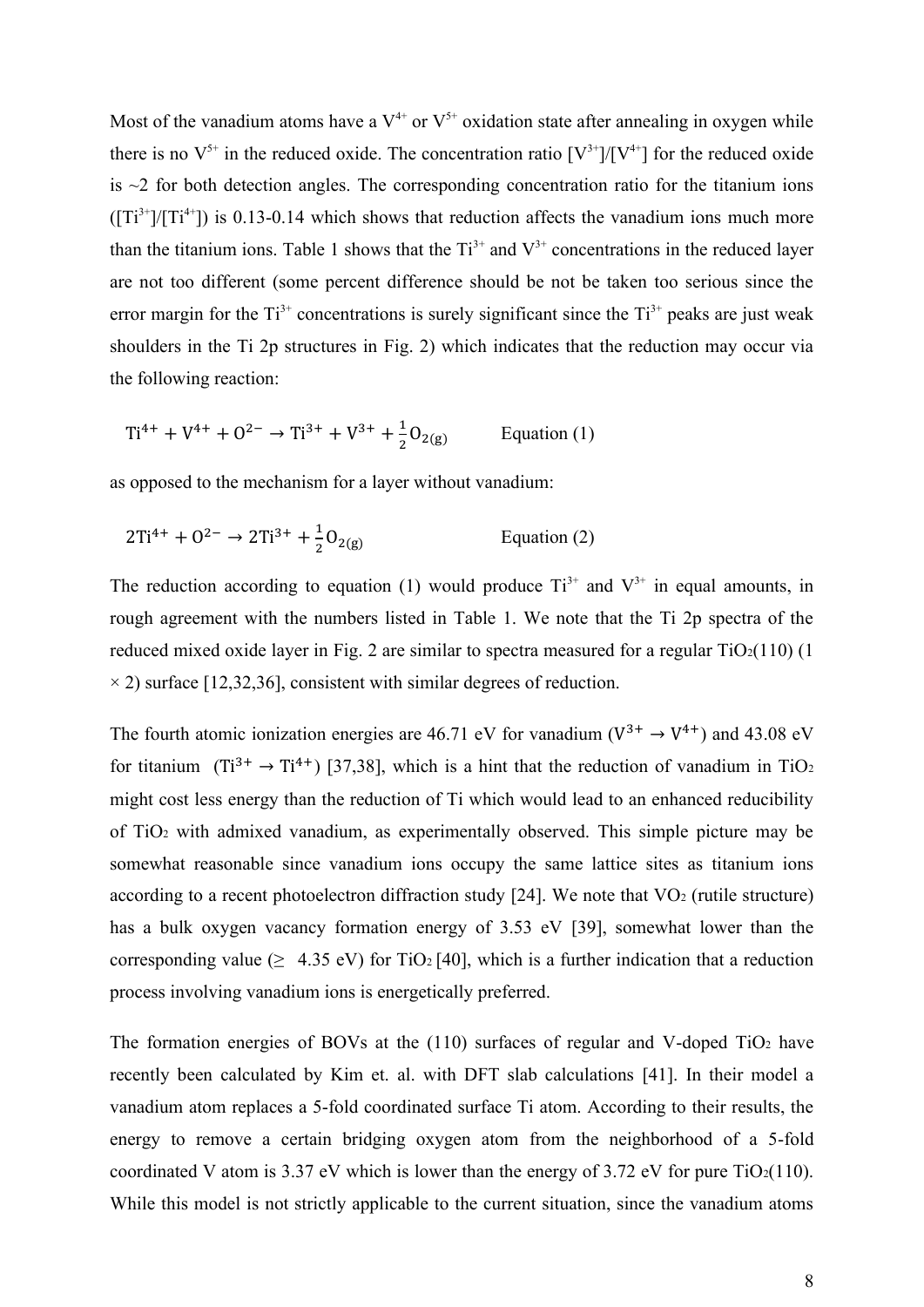prefer to stay below the very surface in the case of a reduced mixed oxide, it is nevertheless another indication that the introduction of vanadium into  $TiO<sub>2</sub>$  may result in an increased reducibility. The observation that vanadium prefers a location below the surface is in accord with the results of a calculation by Asaduzzaman and Krueger who found that vanadium atom prefer substitutional sub-surface sites over surface sites [42].

Nitrogen and chromium doping also affect the defect density in TiO<sub>2</sub>(110) [20,43]. A (1  $\times$  2) reconstruction was observed in the case of nitrogen doping by implantation. It was assumed that the higher charge of nitrogen  $(N^3)$  relative to that of oxygen  $(O^2)$  results in oxygen vacancies to maintain charge neutrality [19]. Lattice stress minimization and again charge neutrality were assumed to be responsible for an enhanced concentration of oxygen vacancies in the case of doping with chromium [20]. In the here-discussed case of a vanadium admixture, the lattice stress will be rather small since the ionic radii of  $V^{3+}$  and  $V^{4+}$  are close to those of their titanium counterparts [44], and  $V^{5+}$  does probably not exist in significant concentrations below the surface [24]. Therefore we assume (as discussed before) that a lower energy for the reduction of  $V^{4+}$  relative to that of  $Ti^{4+}$  is responsible for the increased reducibility in the present case.

# **3.3 Reactivity test with methanol adsorption**

The chemical activity of the mixed oxide layers was examined with TPD using methanol as the probe molecule. Fig. 3(a) displays TPD spectra recorded for methanol adsorbed on a layer with 2% of vanadium. Methanol (*m/z*=31) has major desorption peaks at 350 K and 680 K. Water ( $m/z=18$ ) desorbs at 500 K, and formaldehyde ( $m/z=30$ ) desorption is found at 680 K. There is also a weak methane signal  $(m/z=15)$  at about 700 K while ethylene  $(m/z=27)$ intensity higher than the noise level of the spectrometer is not observed. These results are similar to results reported for a  $TiO<sub>2</sub>(110)$  layer without vanadium except that the intensities are somewhat different [23].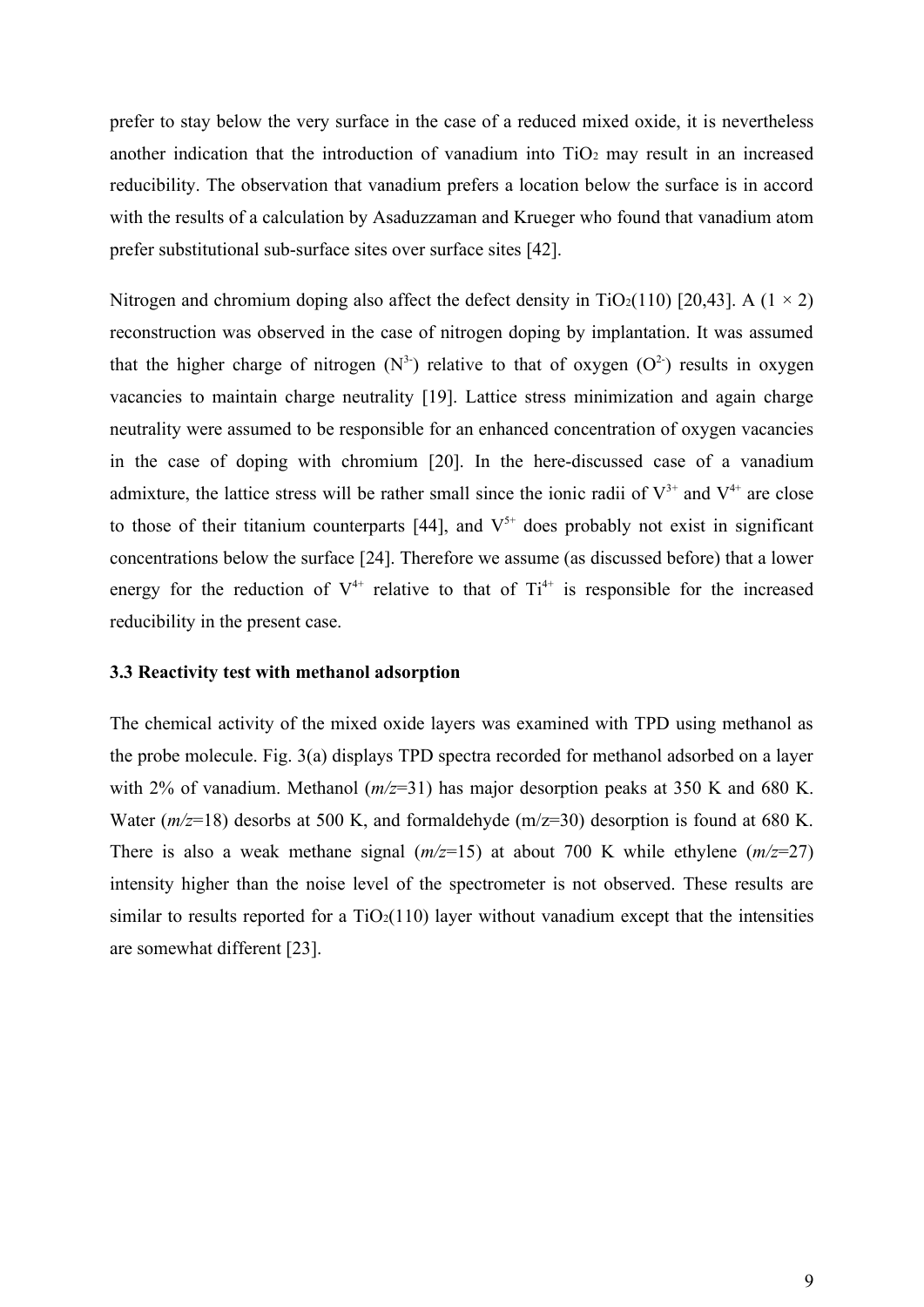

**Fig. 3.** (a) TPD spectra of 50 L of methanol adsorbed at room temperature onto a  $TiO<sub>2</sub>(110)$ layer with 2% of vanadium. (b) TPD spectra (mass 30) of methanol on a  $TiO<sub>2</sub>(110)$  thin film with different vanadium concentrations (0%, 1%, 2%, 4%, 7% and 12%).

Formaldehyde TPD spectra of (*m/z*=30) for different vanadium concentrations are shown in Fig. 3(b). The intensity of the peak at 680 K is highest for 2% of vanadium and decreases when the vanadium concentration is increased beyond this level or decreased below it. The amount of formaldehyde produced by a film with 7% of vanadium is approximately the same as the amount produced by the pure  $TiO<sub>2</sub>$  thin film while the amount is near to zero when the layer contains 12% of vanadium.

According to TPD studies of methanol on  $TiO<sub>2</sub>(110)$ , the desorption of formaldehyde at 680 K is related to methoxy groups bound to BOV sites [23,45,46]. The large amount of formaldehyde desorbing from the film with 2% of vanadium reflects the high concentration of BOV sites at the surface of this film, which is about 15% as estimated from the STM image in Fig. 1(b). The BOV density at the surface of the layer without vanadium is only 7% which leads to the smaller intensity of the formaldehyde desorption peak in Fig. 3(b). The surface of the layer with 12% of vanadium is largely covered with the  $(1 \times 2)$  reconstruction. There are not many BOVs but many "Ti2O3" rods which are apparently chemically inactive. The TPD data do only exhibit structures which are also known for methanol on regular  $TiO<sub>2</sub>(110)$ without vanadium which is a strong indication that there is no direct methanol-vanadium interaction, supporting the conclusion obtained from the XPS measurements that vanadium atoms are mostly located below the surface.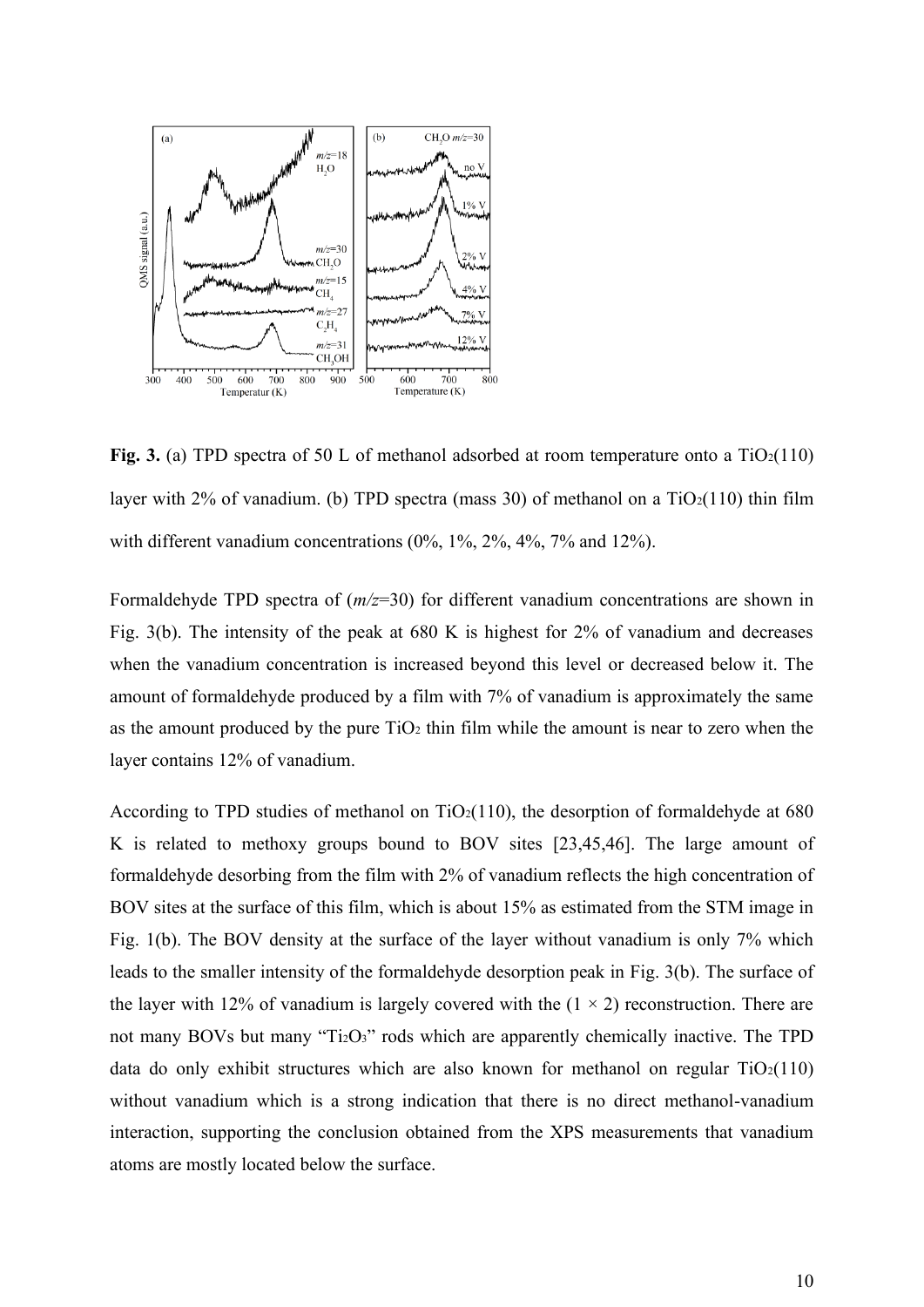STM images recorded after adsorption of 50 L of methanol at 300 K provide further insight into the chemical activity of the mixed oxide layer. Methoxy groups bound to BOVs and hydroxyl groups were the only methanol-related species at the surface since it was flashed to 400 K before the images were recorded. The images exhibit only a few methanol-induced protrusions on the  $(1 \times 2)$  rods [see Fig. 4(b)], indicating that the rods are essentially inactive for formaldehyde production, in agreement with the conclusions drawn from the TPD experiments. Fig. 4(c) shows that the area between the rods is densely covered with methanol related species. The height profile in shown Fig. 4(d) reveals species with two different heights (0.6 Å and 1.5 Å) which, following a comparison with literature values [28,47–49], are attributed to hydroxyl and methoxy groups, respectively. The density of the hydroxyl/methoxy groups is about 15% relative to the density of surface unit cells which is the same as the density of BOVs found for the film doped with 2% of vanadium, which gave the highest yield of formaldehyde in the TPD experiments.



**Fig. 4.** (Color online) (a) STM image of a  $TiO<sub>2</sub>(110)$  film with 2% of vanadium exposed to 50 L of methanol at 300 K. Prior to scanning the sample was flashed to 400 K to desorb molecularly adsorbed methanol. (b) Part of image (a) containing mainly  $(1 \times 2)$  rods. (c) Part of image (a) showing an area without  $(1 \times 2)$  rods. (d) Height profile measured along the line in image (c).

## **4. Conclusions**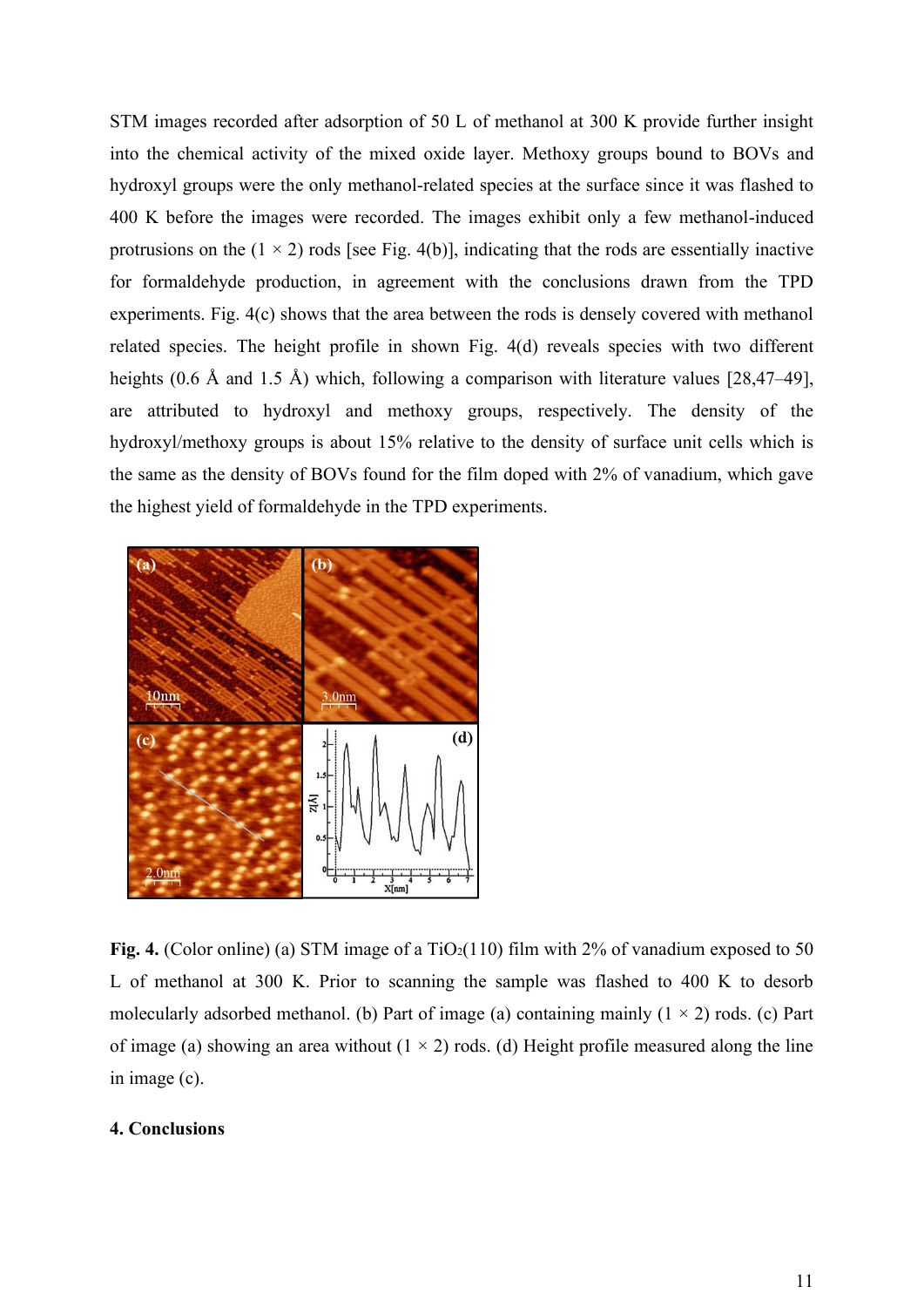We have successfully prepared  $Ti + V$  mixed oxide layers with the vanadium ions locked in the layers by a diffusion blocking barrier between the  $TiO<sub>2</sub>(110)$  single crystal substrate and the overlayer. We found that the vanadium atoms prefer sub-surface sites in reduced layers, while vanadium concentrates at the surface when the layers are annealed in oxygen. The presence of vanadium ions increases the reducibility of the layers which leads to a high density of reduction related features at the surface even after a rather mild annealing at 800 K for some minutes. When a small amount of vanadium (e.g. 2%) is introduced into a layer, a high density of BOVs is produced by annealing at 800 K for some minutes. These BOVs are responsible for a large amount of formaldehyde produced by annealing a methanol covered surface to 680 K. When more vanadium ( $\geq 8\%$ ) is dissolved in the layer, annealing at 800 K produces a  $(1 \times 2)$  reconstruction with cross-links as known for heavily reduced TiO<sub>2</sub>(110). The  $(1 \times 2)$  related rod-like surface structures appear to be largely inactive with respect to formaldehyde production. We assume that a smaller energy for the removal of oxygen from the vicinity of vanadium atoms in the  $TiO<sub>2</sub>(110)$  layer is responsible for the increased reducibility.

## **Acknowledgments**

This work was funded by the Deutsche Forschungsgemeinschaft through their Sonderforschungsbereich 546 'Transition Metal Oxide Aggregates'. The Fonds der Chemischen Industrie is gratefully acknowledged for financial support. We acknowledge the Helmholtz-Zentrum Berlin - Electron storage ring BESSY II for provision of synchrotron radiation at beamline UE52-PGM.

#### **References**

- [1] L. Lefferts, K. Seshan, B. Mojet, J. Van Ommen, Non-conventional oxidation catalysis, Catal. Today. 100 (2005) 63–69.
- [2] G. Pacchioni, Modeling doped and defective oxides in catalysis with density functional theory methods: Room for improvements, J. Chem. Phys. 128 (2008) 182505.
- [3] E.W. McFarland, H. Metiu, Catalysis by doped oxides, Chem. Rev. 113 (2013) 4391– 4427.
- [4] N. Nilius, H.-J. Freund, Activating nonreducible oxides via doping, Acc. Chem. Res. 48 (2015) 1532–1539.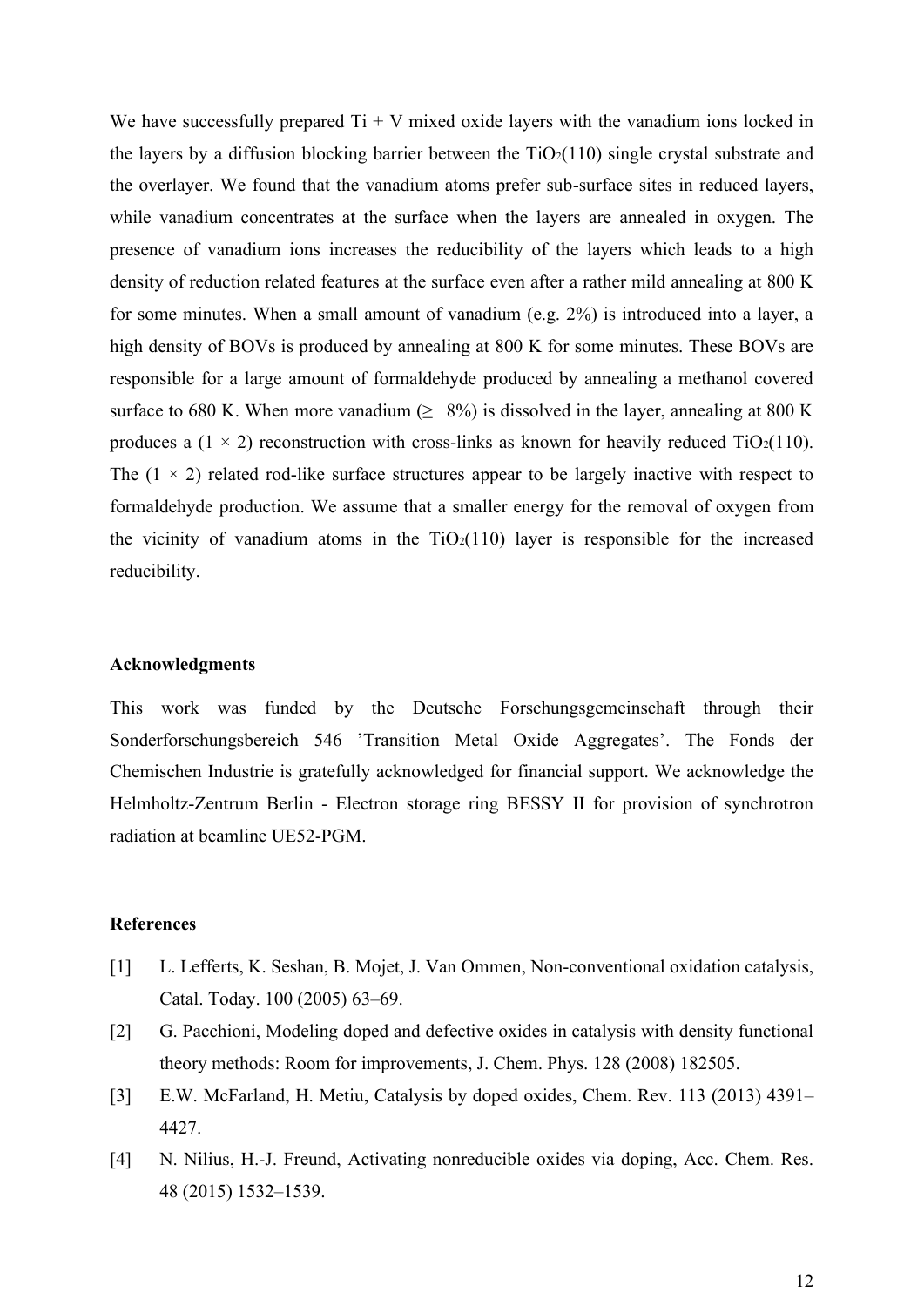- [5] a Cimino, R. Bosco, V. Indovina, M. Schiavello, Decomposition of nitrous oxide upon nickel oxide-magnesium oxide solid solutions, J. Catal. 5 (1966) 271–278.
- [6] X. Shao, S. Prada, L. Giordano, G. Pacchioni, N. Nilius, H.J. Freund, Tailoring the shape of metal Ad-particles by doping the oxide support, Angew. Chemie - Int. Ed. 50 (2011) 11525–11527.
- [7] I. Yeriskin, M. Nolan, Doping of ceria surfaces with lanthanum: a DFT + *U* study, J. Phys. Condens. Matter. 22 (2010) 135004.
- [8] Y. Cui, X. Shao, M. Baldofski, J. Sauer, N. Nilius, H.-J. Freund, Adsorption, activation, and dissociation of oxygen on doped oxides, Angew. Chemie - Int. Ed. 52 (2013) 11385–11387.
- [9] F. Stavale, X. Shao, N. Nilius, H.-J. Freund, S. Prada, L. Giordano, G. Pacchioni, Donor characteristics of transition-metal-doped oxides: Cr-doped MgO versus Modoped CaO, J. Am. Chem. Soc. 134 (2012) 11380–11383.
- [10] H.-J. Freund, G. Pacchioni, Oxide ultra-thin films on metals: new materials for the design of supported metal catalysts., Chem. Soc. Rev. 37 (2008) 2224–2242.
- [11] N. Isomura, X. Wu, Y. Watanabe, Atomic-resolution imaging of size-selected platinum clusters on  $TiO<sub>2</sub>(110)$  surfaces, J. Chem. Phys. 131 (2009) 4–7.
- [12] J. Abad, C. Rogero, J. Mendez, M. Lopez, J. Martin-Gago, E. Roman, Ultra-thin Si overlayers on the  $TiO<sub>2</sub>(110)-(1\times2)$  surface: Growth mode and electronic properties, Surf. Sci. 600 (2006) 2696–2704.
- [13] O. Karslıoğlu, X. Song, H. Kuhlenbeck, H. Freund, Mo+TiO2(110) Mixed Oxide Layer: Structure and Reactivity, Top. Catal. 56 (2013) 1389–1403.
- [14] D. Matthey, J.G. Wang, S. Wendt, J. Matthiesen, R. Schaub, E. Lægsgaard, B. Hammer, F. Besenbacher, Enhanced Bonding of Gold Nanoparticles on Oxidized TiO2(110), Science (80-. ). 315 (2007) 1692–1696.
- [15] A. Fujishima, X. Zhang, D.A. Tryk, TiO<sub>2</sub> photocatalysis and related surface phenomena, Surf. Sci. Rep. 63 (2008) 515–582.
- [16] U. Diebold, The surface science of titanium dioxide, Surf. Sci. Rep. 48 (2003) 53–229.
- [17] M.A. Henderson, A surface science perspective on TiO<sub>2</sub> photocatalysis, Surf. Sci. Rep. 66 (2011) 185–297.
- [18] M. Zamora, T. López, R. Gómez, M. Asomoza, R. Melendrez, Oligomerization of acetone over titania-doped catalysts (Li, Na, K and Cs): Effect of the alkaline metal in activity and selectivity, in: Catal. Today, 2005: pp. 289–293.
- [19] M. Batzill, E.H. Morales, U. Diebold, Influence of Nitrogen Doping on the Defect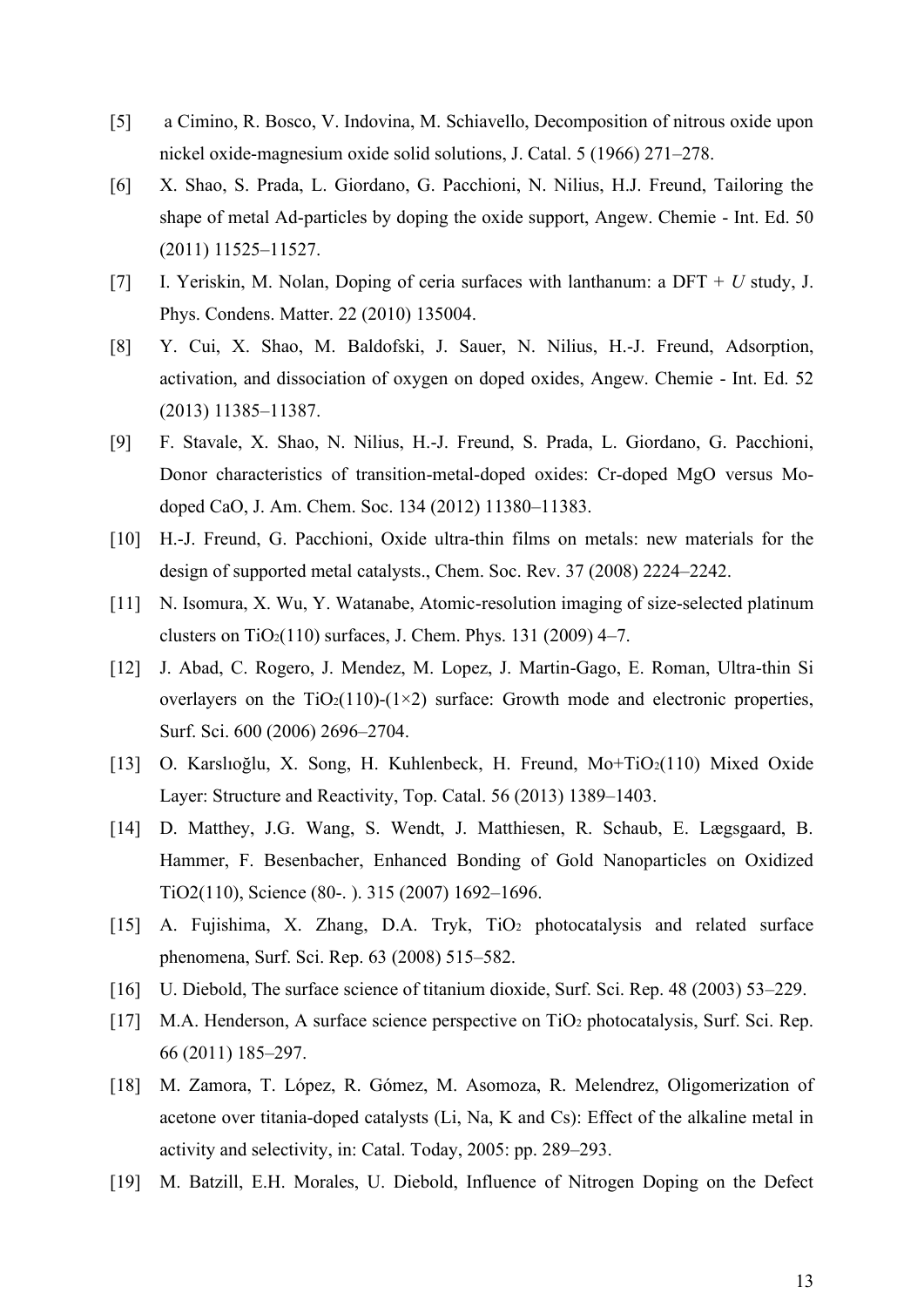Formation and Surface Properties of TiO<sub>2</sub> Rutile and Anatase, Phys. Rev. Lett. 96 (2006) 026103.

- [20] R. Bechstein, M. Kitta, J. Schütte, A. Kühnle, H. Onishi, Evidence for Vacancy Creation by Chromium Doping of Rutile Titanium Dioxide (110), J. Phys. Chem. C. 113 (2009) 3277–3280.
- [21] J. Biener, M. Bäumer, J. Wang, R.J. Madix, Electronic structure and growth of vanadium on TiO2(110), Surf. Sci. 450 (2000) 12–26.
- [22] S. Agnoli, C. Castellarin-Cudia, M. Sambi, S. Surnev, M.G. Ramsey, G. Granozzi, F.P. Netzer, Vanadium on  $TiO<sub>2</sub>(110)$ : adsorption site and sub-surface migration, Surf. Sci. 546 (2003) 117–126.
- [23] X. Song, E. Primorac, H. Kuhlenbeck, H.-J. Freund, Decoupling a thin well-ordered TiO<sub>2</sub>(110) layer from a TiO<sub>2</sub>(110) substrate with a Ti + Ta mixed oxide interlayer, J. Phys. Chem. C. 120 (2016) 8185–8190.
- [24] D. a. Duncan, D. Kreikemeyer-Lorenzo, E. Primorac, O. Karslioğlu, M. Naschitzki, W. Unterberger, H. Kuhlenbeck, D.P. Woodruff, V-doped TiO2(110): Quantitative structure determination using energy scanned photoelectron diffraction, Surf. Sci. 630 (2014) 64–70.
- [25] J.F. Moulder, W.F. Stickle, P.E. Sobol, K.D. Bomben, Handbook of X-ray Photoelectron Spectroscopy, Perkin-Elmer Corporation, Eden Prairie, USA, 1992.
- [26] I. Horcas, R. Fernández, J.M. Gómez-Rodríguez, J. Colchero, J. Gómez-Herrero, a. M. Baro, WSXM: A software for scanning probe microscopy and a tool for nanotechnology, Rev. Sci. Instrum. 78 (2007).
- [27] P. Feulner, D. Menzel, Simple ways to Improve "Flash desorption" Measurements from single crystal surfaces, J. Vac. Sci. Technol. 17 (1980) 662–663.
- [28] S. Wendt, R. Schaub, J. Matthiesen, E.K. Vestergaard, E. Wahlström, M.D. Rasmussen, P. Thostrup, L.M. Molina, E. Lægsgaard, I. Stensgaard, B. Hammer, F. Besenbacher, Oxygen vacancies on  $TiO<sub>2</sub>(110)$  and their interaction with H<sub>2</sub>O and O<sub>2</sub>: A combined high-resolution STM and DFT study, Surf. Sci. 598 (2005) 226–245.
- [29] H. Onishi, Y. Iwasawa, Reconstruction of  $TiO<sub>2</sub>(110)$  surface: STM study with atomicscale resolution, Surf. Sci. 313 (1994) L783–L789.
- [30] M. Bowker, R. a Bennett, The role of  $Ti^{3+}$  interstitials in TiO<sub>2</sub>(110) reduction and oxidation, J. Phys. Condens. Matter. 21 (2009) 474224–474232.
- [31] C.M. Yim, C.L. Pang, G. Thornton, Probing the local electronic structure of the crosslinked  $(1\times2)$  reconstruction of rutile TiO<sub>2</sub>(110), Surf. Sci. (2015)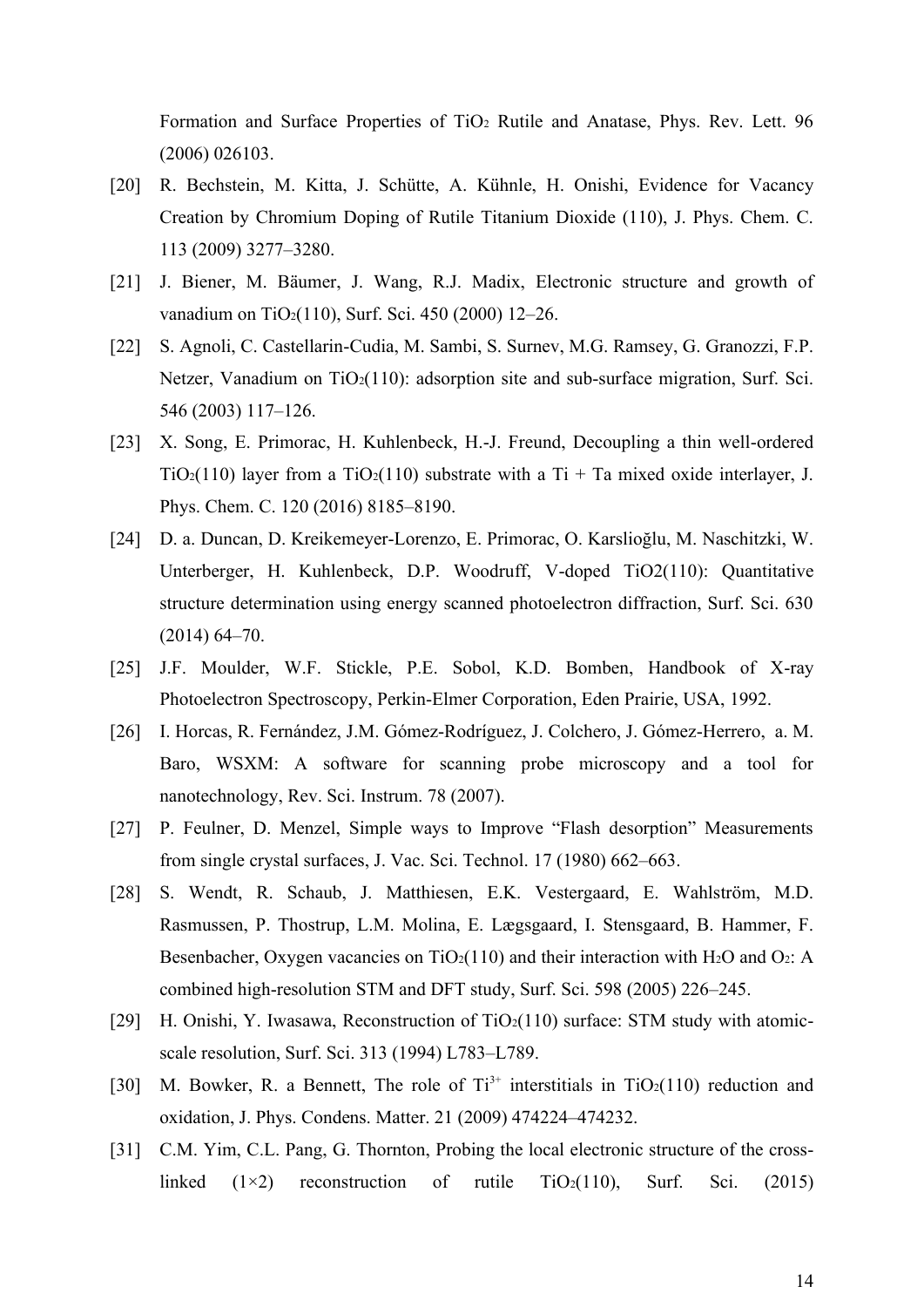http://dx.doi.org/10.1016/j.susc.2015.04.022.

- [32] W. Göpel, J.A. Anderson, D. Frankel, M. Jaehnig, K. Phillips, J.A. Schäfer, G. Rocker, Surface defects of  $TiO<sub>2</sub>(110)$ : a combined XPS, XAES and ELS study, Surf. Sci. Lett. 139 (1984) A129.
- [33] U. Diebold, T.E. Madey, U. Diebold, TiO<sup>2</sup> by XPS, Surf. Sci. Spectra. 4 (1996) 227– 231.
- [34] G. Silversmit, D. Depla, H. Poelman, G.B. Marin, R. De Gryse, Determination of the V2p XPS binding energies for different vanadium oxidation states ( $V^{5+}$  to  $V^{0+}$ ), J. Electron Spectros. Relat. Phenomena. 135 (2004) 167–175.
- [35] N.J. Price, J.B. Reitz, R.J. Madix, E.. Solomon, A synchrotron XPS study of the vanadia–titania system as a model for monolayer oxide catalysts, J. Electron Spectros. Relat. Phenomena. 98-99 (1999) 257–266.
- [36] L.-Q. Wang, D.R. Baer, M.H. Engelhard, Creation of variable concentrations of defects on TiO2(110) using low-density electron beams, Surf. Sci. 320 (1994) 295–306.
- [37] A.M. James, M.P. Lord, Macmillan's Chemical and Physical Data, Macmillan Press, Basingstoke, UK, 1992.
- [38] J.E. Huheey, E.A. Keiter, R.K. Harper, Inorganic Chemistry: Principles of Structure and Reactivity, 4th ed, Harper Collins, New York, USA, 1993.
- [39] T.A. Mellan, R. Grau-crespo, Density functional theory study of rutile VO<sub>2</sub> surfaces, J. Chem. Phys. 137 (2012) 154706.
- [40] T. Pabisiak, A. Kiejna, Energetics of oxygen vacancies at rutile  $TiO<sub>2</sub>(110)$  surface, Solid State Commun. 144 (2007) 324–328.
- [41] H.Y. Kim, H.M. Lee, R.G.S. Pala, V. Shapovalov, H. Metiu, CO Oxidation by Rutile TiO2(110) Doped with V, W, Cr, Mo, and Mn, J. Phys. Chem. C. 112 (2008) 12398– 12408.
- [42] A. Asaduzzaman, P. Krueger, Adsorption and Cluster Growth of Vanadium on TiO2(110) Studied by Density Functional Theory, J. Phys. Chem. C. 2 (2008) 4622– 4625.
- [43] M. Batzill, E.H. Morales, U. Diebold, Influence of Nitrogen Doping on the Defect Formation and Surface Properties of TiO<sub>2</sub> Rutile and Anatase, Phys. Rev. Lett. 96 (2006) 026103–026106.
- [44] R.D. Shannon, Revised effective ionic radii and systematic studies of interatomic distances in halides and chalcogenides, Acta Crystallogr. A32 (1976) 751–767.
- [45] Q. Wang, R.J. Madix, Partial oxidation of methanol to formaldehyde on a model